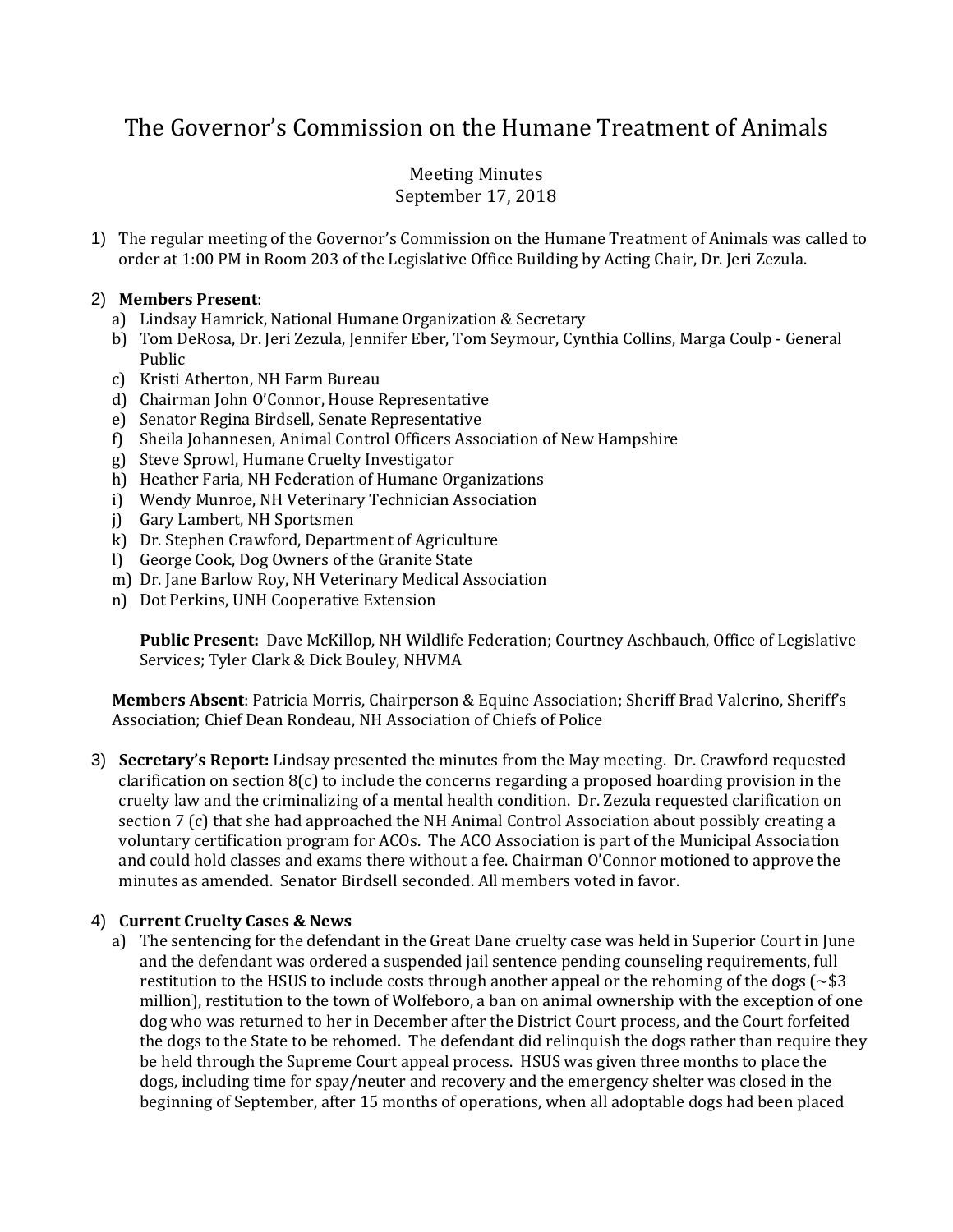into experienced homes. Thanks to the Department of Agriculture for their assistance in ensuring the rehoming process met state laws and the mandated requirements by the Court.

- b) Jennifer Eber asked if the Commission should consider submitting an amicus brief which is a document from a 3<sup>rd</sup> party with information for the Supreme Court to consider in their review of the case. She believes the Governor's Commission has standing to submit a brief and Lindsay commented that the Governor's manual was utilized by both the defense and prosecution in the case. Jennifer Eber will present the Supreme Court challenges at the October meeting for the Commission to discuss.
- c) The defendant in the Alexandria German Shepherd case, in which 48 animals are being held by the NHSPCA, was convicted in Plymouth District Court in June and she has appealed to Superior court which is scheduled for the end of September. She was ordered to pay \$2,000/animal to retain ownership of the animals through the appeal process but has not yet paid. Steve Sprowl reported there is a hearing about the bond in September. Lindsay mentioned that this is likely an opportunity to tighten the existing cruelty law to require a timeframe for the post-conviction bond to be paid (this is existing law). The case has cost the NHSPCA over \$200,000.
- d) In July, the Cheshire County Sheriff's office evicted a man in Marlborough for a foreclosure. They removed 52 Labrador Retrievers who were held at the Monadnock Humane Society in Swanzey. The Monadnock shelter has spent over \$60,000 and had to cancel other programs in order to house the animals. The prosecutor requested that some of the dogs be placed into foster homes but the defendant objected and it took the Court six weeks to rule the dogs could be placed into temporary homes. This may also be an opportunity for clarification in the current law. The trial was held Friday but was delayed due to motions from the defendant who is representing himself.
- e) Dr. Crawford reported that the Department of Agriculture has received 18 complaints over the past three months which is a typical average. Nine were resolved, three involve disease and quarantine control, two are being monitored by law enforcement and one involved an alleged sanctuary in New Hampton in which 50 animals were removed. Because they were surrendered to Live & Let Live Farm in Chichester by the owners, they will not be held for the duration of the criminal case.
- f) Heather stated that the NHFHO would be updating their 2018 statistics and will provide those to the Commission when they are ready.

## 5) **2019 Legislative Initiatives**

- a) Timetable for 2019 Bills
	- i) Incumbents can file legislation through this Friday, Sep. 21st and then all House legislators can submit between November  $13<sup>th</sup>$  – December  $3<sup>rd</sup>$ . January  $4<sup>th</sup>$  is the last day to sign off on legislation. Senators can submit after the election for a period of 7-14 days. The Commission should be able to review bills during the December meeting prior to session beginning in January.
- b) **HB 1385**: Relative to a Committee to Study Animal Welfare
	- i) This is a carryover bill from 2018 and would set up a committee to study animal welfare. The House Environment & Agriculture Committee will begin work on this bill and their proposed changes to 2018's SB 569 (cost of care, commercial breeders), this week and next. Chairman O'Connor stated that the committee is likely to introduce legislation concerning the transfer of pets, inspections, animal control officer roles, stating the process for law enforcement to seize animals in the law rather than only the handbook, and cost of care. George asked if the intention of HB 1385 was duplicitous of the Governor's Commission's role. Dr. Barlow Roy said that this committee may be able to move legislation faster than the Commission.
	- ii) Senator Birdsell will report back if Senators are anticipating animal-related legislation.

## 6) **Cruelty Tracking Subcommittee**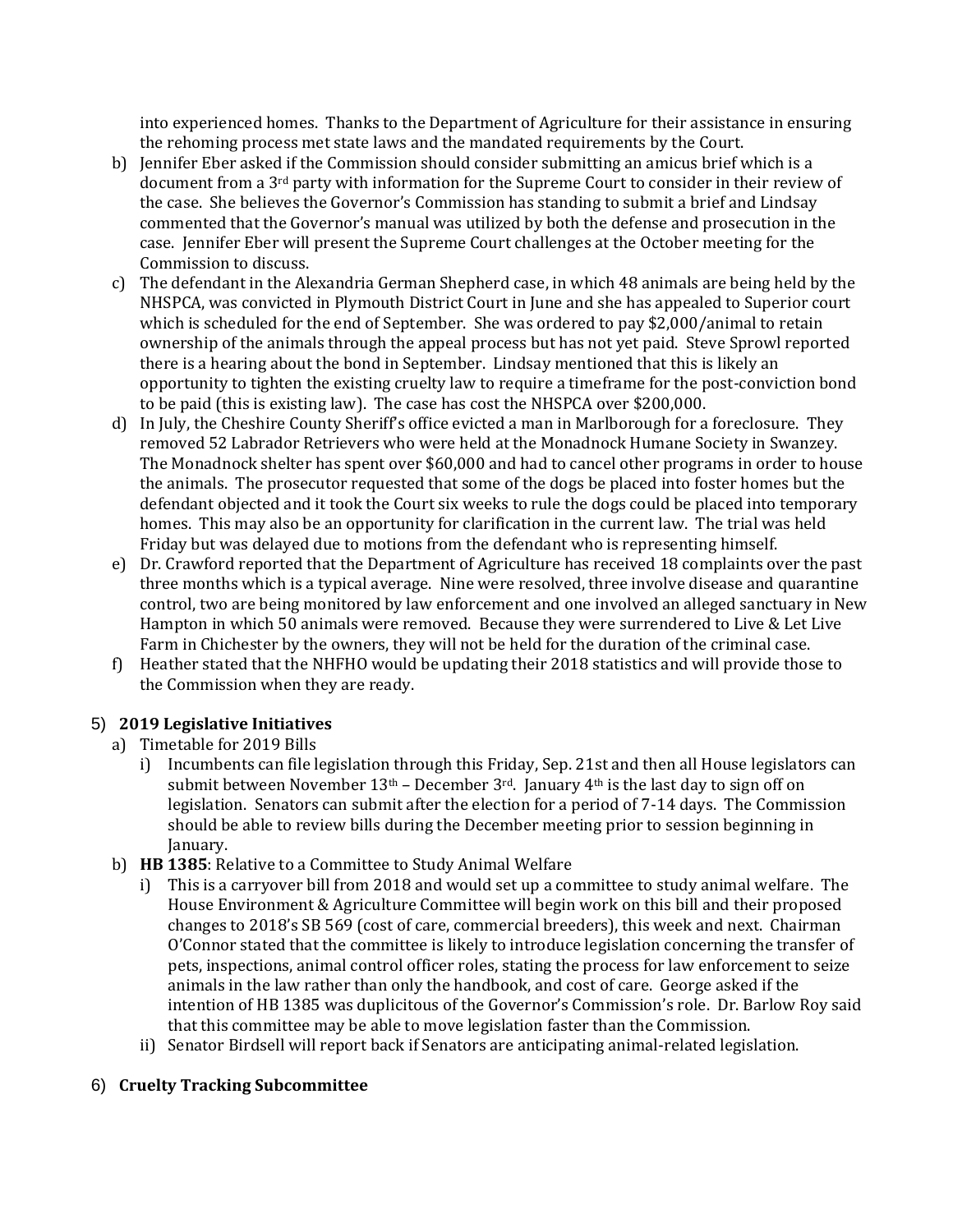a) Jennifer Eber and Heather Faria have been working on the biannual report. Jennifer would like to include data from the Department of Agriculture as well. The subcommittee intends to submit the draft to the Commission in October or November. The subcommittee will also be highlighting the gaps in reporting and recommendations for future data collection processes.

## 7) **Legislative Subcommittee**

- a) The subcommittee did not meet this summer.
- b) Lindsay spoke to ongoing concerns regarding cost of care and commercial breeder oversite and openness for ideas and discussion.

## 8) **Funding & Education Subcommittee**

- a) The subcommittee updated the animal care brochures and will be updating the format to a black and white version which is easier to read.
- b) There is still interest in exploring a voluntary certification program for Animal Control Officers. Lindsay suggested inviting some of the board of the ACO Association for a discussion with the Commission. Dr. Zezula and Sheila will coordinate.

## 9) **Repository for attorneys/prosecutors**

- 1. Trish suggested we try to collect motions/complaints/search warrants/court orders on a password protected website accessible to prosecutors. The humane investigators, Department of Agriculture and HSUS receive requests for these on a regular basis. Dr. Crawford suggested that the website be publicly available as long as it only discussed resolved cases or public documents and Lindsay agreed that it would be beneficial to have a public site. The site could be a combination of suggested templates, working off of the suggestions already in the Governor's Manual as well as real world examples. Dr. Zezula will be attending an in service at the Police Academy on warrant writing and will report back on any details that may guide this project or the suggestions in the cruelty manual.
- 2. Commission members discussed inviting a prosecutor or two to a future meeting to review the cruelty law. Lindsay will reach out to the County Attorney handling the Great Dane case.

## 10) **Protocol Manual Updates**

a) Everyone has been assigned a protocol manual assignment to review. Lindsay will send out a word version of the manual for review. Members should meet with others assigned to the same section and assign someone to summarize the suggestions for the October meeting. By November, each group should have updated the document with comments or suggested changes.

## 11) **Review of other state cruelty laws**

Trish suggested that members review the laws from other states and has assigned each member  $\sim$ three states. This will help guide future discussions on the weaknesses and strengths of the cruelty law. Members will have reviewed their assigned states by the November meeting and report out then. Examples include:

- a) Definition of animal
- b) Probable cause/authority to seize animals/ACOs/Humane Agents
- c) Mental States/Mens Rea
- d) Disposition of the Animals
- e) Bonding and Cost of Care
- f) Veterinary Immunity
- g) Mandatory Reporting
- h) Civil Remedies